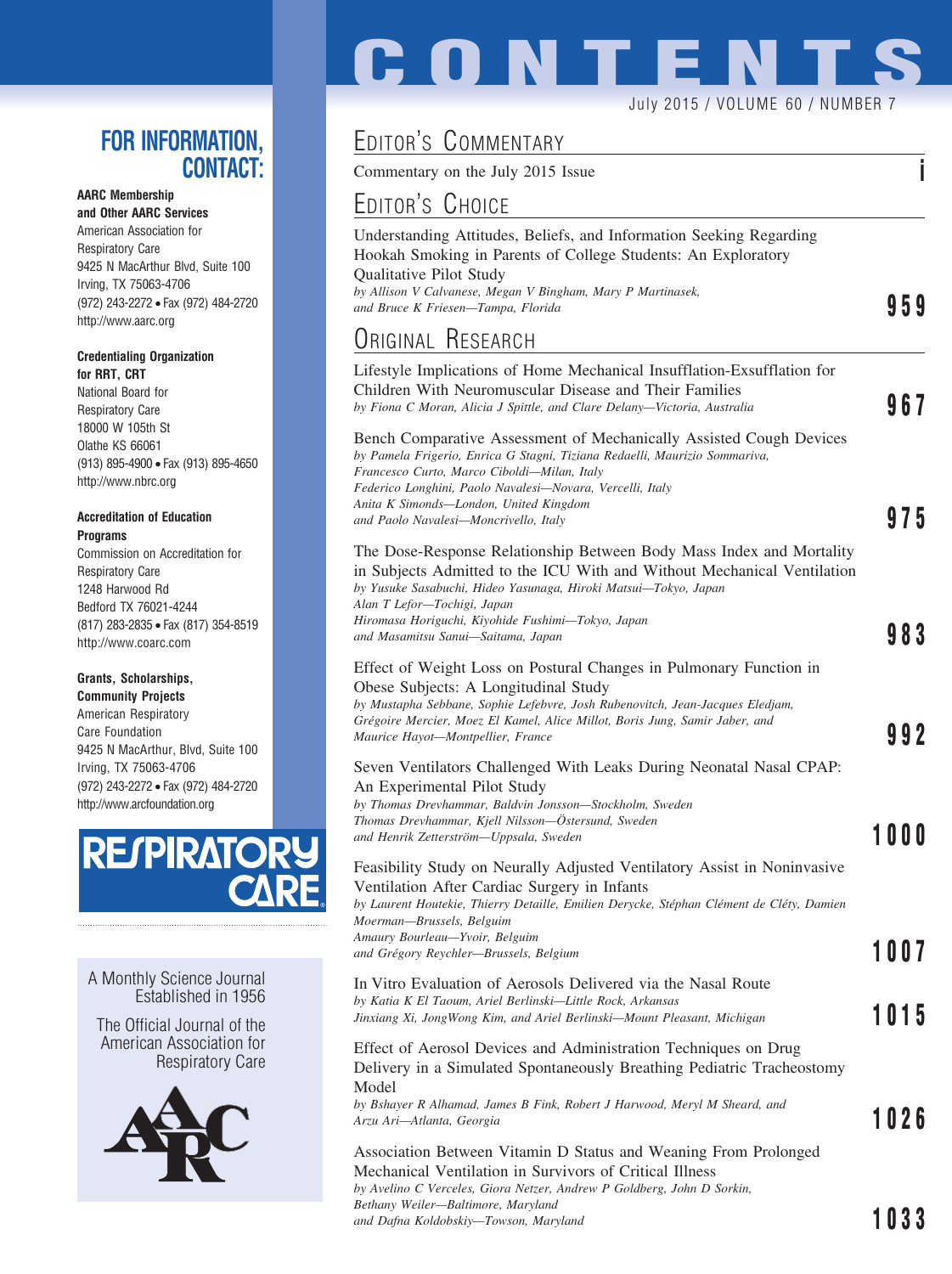### Utility and Safety of Endoscopic Ultrasound With Bronchoscope-Guided Fine-Needle Aspiration in Mediastinal Lymph Node Sampling: Systematic Review and Meta-Analysis *by Sahajal Dhooria, Ashutosh N Aggarwal, Dheeraj Gupta, Digambar Behera, and Ritesh Agarwal—Chandigarh, India* **1040** Reliability of Apnea-Hypopnea Index Measured by a Home Bi-Level Pressure Support Ventilator Versus a Polysomnographic Assessment *by Marjolaine Georges, Dan Adler, Olivier Contal, Jean-Paul Janssens, Fabrice Espa, Jean-Louis Pe´pin, Stephen Perrig—Geneva, Switzerland* and Jean-Louis Pepin, Stephen Terrig—Geneva, Swazerland<br>and Jean-Louis Pépin—Grenoble, France **REVIEW** Year in Review 2014: COPD *by Ruben D Restrepo—San Antonio, Texan* **1057 CONTENTS** CONTINUED...

### SPECIAL ARTICLE

Pharmacologic Agents That Promote Airway Clearance in Hospitalized Subjects: A Systematic Review *by Nila A Sathe, Shanthi Krishnaswami, Jeff Andrews, Cathy Ficzere, and Melissa L McPheeters—Nashville, Tennessee* **1061**

## CLINICAL PRACTICE GUIDELINE

| AARC Clinical Practice Guideline: Effectiveness of Pharmacologic Airway Clearance Therapies<br>in Hospitalized Patients<br>by Shawna L Strickland—Irving, Texas<br>Bruce K Rubin-Richmond, Virginia |      |
|-----------------------------------------------------------------------------------------------------------------------------------------------------------------------------------------------------|------|
| Carl F Haas—Ann Arbor, Michigan<br>Teresa A Volsko—Akron, Ohio<br>Gail S Drescher-Washington DC<br>and Catherine A O'Malley—Chicago, Illinois                                                       | 1071 |
| EDITORIALS                                                                                                                                                                                          |      |
| Parents, Teach Your Children Well<br>by Erna Boone-Little Rock, Arkansas                                                                                                                            | 1078 |
| Mechanical Insufflation-Exsufflation: The Good, the Bad, and the Ugly<br>by L Denise Willis and Ariel Berlinski—Little Rock, Arkansas                                                               | 1081 |
| A Paradox Defined?                                                                                                                                                                                  |      |

A Paradox Defined? *by Ryan G Shipe—Worcester, Massachusetts* **1083**

# PUBLISHED ONLINE (WWW.RCJOURNAL.COM)

### CASE REPORTS

| Diffuse Interstitial Pulmonary Infiltrates in Malignant Melanoma<br>by Jens Bräunlich, Hans-Jürgen Seyfarth, Armin Frille, and Hubert Wirtz-Leipzig, Germany                                  | e 115   |
|-----------------------------------------------------------------------------------------------------------------------------------------------------------------------------------------------|---------|
| Pheumothoraces Post Mechanical Cardiopulmonary Resuscitation: A Case Series<br>by Sean Dooley and Mohamed Mohsen Mansour—Stony Brook, New York                                                | e 1 1 8 |
| Successful Colchicine Therapy in a Patient With Follicular Bronchiolitis Presumed to Be Asthma<br>by Ozlem Goksel, Deniz Nart, Ayse Gul Ergonul, Fidan Sever, and Tuncay Goksel—Izmir, Turkey | e 122   |
| A Rare Case of ARDS From Human Anaplasmosis<br>by Upendra Kaphle, Fayez Kheir, and Supat Thammasitboon—New Orleans, Louisiana                                                                 | e 125   |